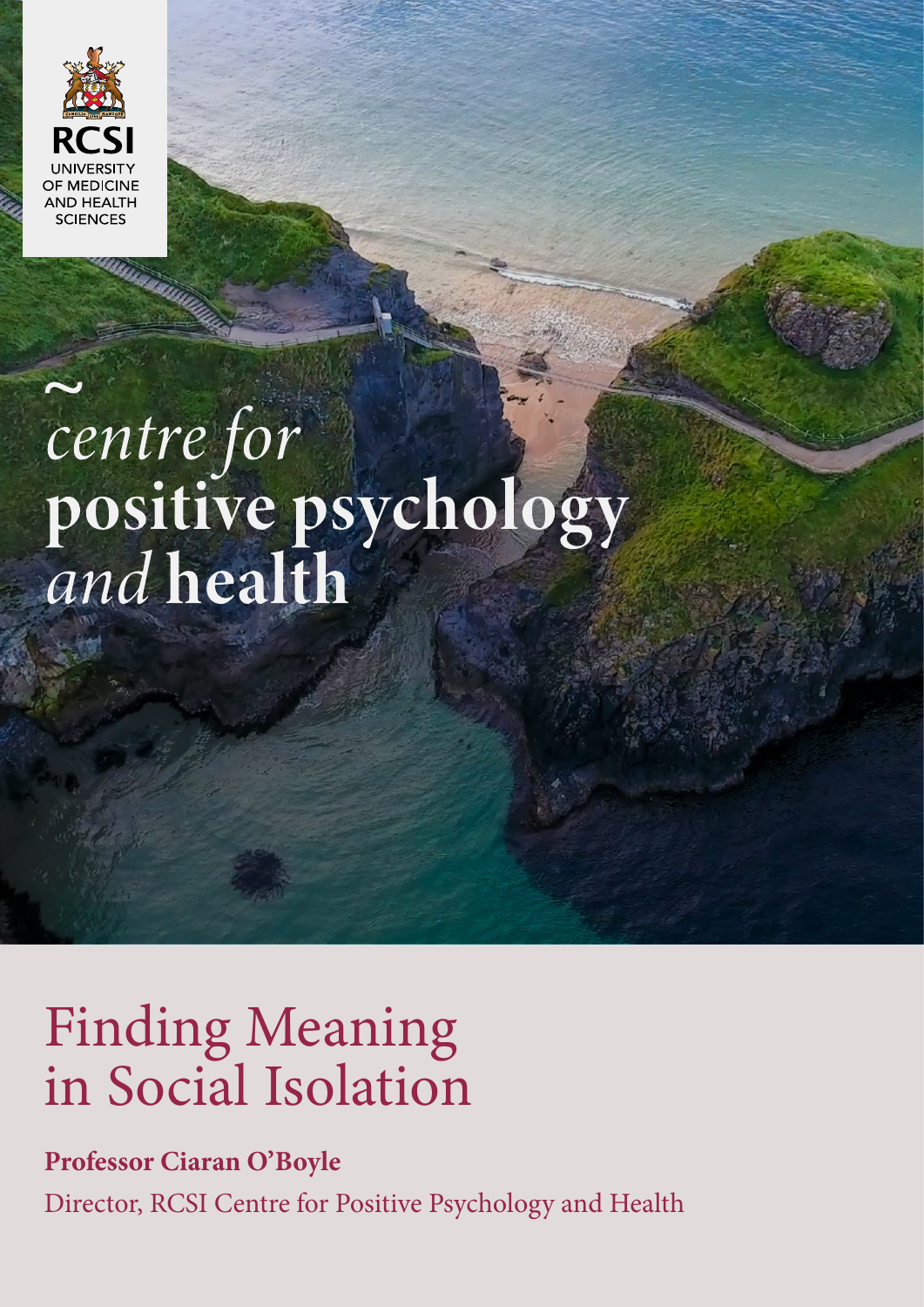### **Finding Meaning in Social Isolation ~**

**Professor Ciaran O'Boyle** Director, RCSI Centre for Positive Psychology and Health

### Finding Meaning in Social Isolation

We humans routinely behave in ways that are motivated by altruism, by the drive to help others. Last year, in Worcester almost 5,000 people queued for hours in the rain to see if their stem cells matched those of a five year old boy battling a rare cancer. The images of fire services personnel in New York on 9/11 rushing towards the burning buildings to save others have become iconic, as have those of the White Helmets rushing into bombed buildings in Syria to save lives. Currently, the courage and kindness of our own health professionals, many returning from overseas, in putting their own health and possibly their own lives on the line is something for which we are all exceedingly grateful.

One of the peculiar features of the current situation is that our natural inclination to move towards, to help and to comfort others is thwarted by the critical requirement to maintain social distance. John Donne's proposition that no man is an island has been turned on its head – in order to save lives we must all become islands. At the present moment, hundreds of millions of us throughout the world are learning a new way of existing, one that challenges our inherently social nature.

Staying connected while distanced is particularly important at the present time. Decades of research have shown that loneliness has a significant negative impact, not only on our mental health, but also on our physical health. When lonely, our immune systems don't function as well, we respond more negatively to stressful events, we are more likely to suffer from depression and to lose sleep; there is even evidence that our lifespan can be shortened.

In the present circumstances, there are two important considerations that can help us decrease our sense of isolation and loneliness. Firstly, we are not alone – we are all in this together. This sense of shared adversity heightens our awareness of our common humanity and makes us more understanding of each other and also more compassionate with each other. This, together with our capacity for adaptation, is creating some wonderful new solutions, many of which feature balconies: singing in Italy, Kaddish in New York and bingo in Dublin! The second important consideration is that most of us have access to excellent social media technologies that allow us to stay connected. We are learning to use these technologies in new and creative ways that mimic the informality we use when we are face to face.